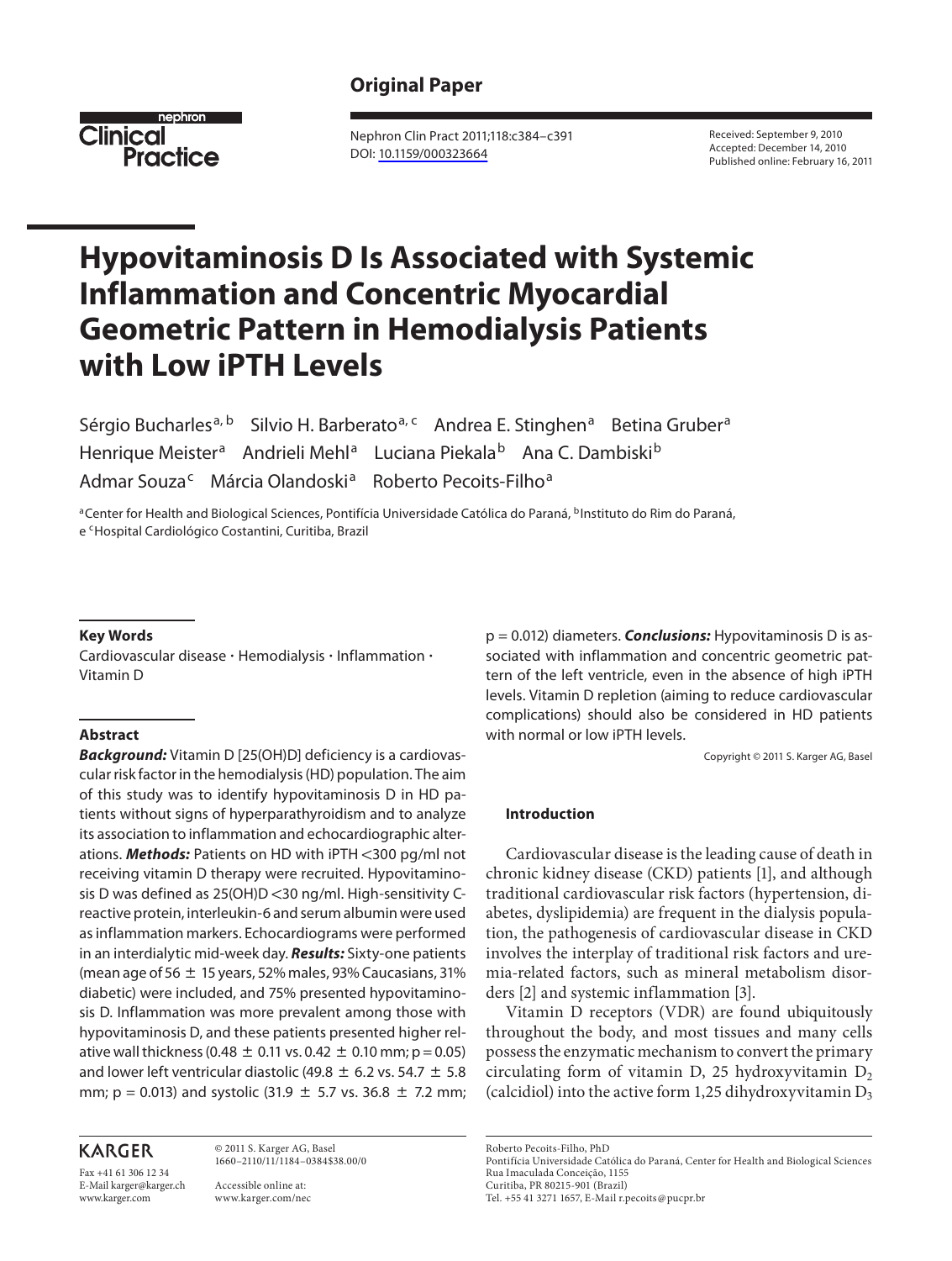(calcitriol) which acts through a nuclear receptor to carry out its many functions, related to mineral metabolism and several noncalcemic actions [4]. Local calcitriol production depends on the level of circulating 25(OH)D, which is the barometer for vitamin D status. Patients with CKD in all stages have a high prevalence of hypovitaminosis  $D$  [5, 6], and there is preliminary evidence from observational studies suggesting beneficial cardiovascular effects of vitamin D therapy in uremia [7, 8]. The reasons for these associations are largely unknown and may be related to the impact of the lack of VDR activation in the cardiovascular system.

 From the cardiovascular viewpoint, hypovitaminosis D appears to predispose to hypertension, left ventricular hypertrophy (LVH), congestive heart failure, and chronic vascular inflammation [9]. First, a state of systemic inflammation, commonly assessed by serum C-reactive protein levels is observed in approximately 40–50% of patients in end-stage renal disease and associations between inflammation and cardiovascular mortality are well documented in medical renal literature [10]. Today, biomarkers of inflammation are considered important tools to monitor cardiovascular risk. The interplay between vitamin D and systemic inflammation is observed in experimental models, in which cytokine production may be related to vitamin D action upon monocytes and macrophages, modulating the immunological system, and thus determining a more anti-inflammatory profile of cytokine network [11, 12]. Second, LVH is the most frequent cardiac alteration in CKD patients [13], and this pathological condition in uremia has been described as a complex myocardiopathy with peculiar causes and consequences in the myocardial structure that include fibrosis, apoptosis and capillary degeneration. The pathogenesis of LVH has been extensively studied in uremia, and although traditional risk factors such as fluid overload, hypertension and anemia are among the most important, alone these factors cannot fully explain the changes observed in the uremic myocardium. Hypovitaminosis D is an important candidate since it acts as a negative endocrine regulator of renin-angiotensin synthesis, which induces not only hypertrophy, but also inflammatory changes in the myocardium, that may lead to cardiac fibrosis [14, 15] .

 Until recently, traditional guidelines recommended measuring 25(OH)D levels in CKD stages 3 and 4 only if iPTH levels were elevated, and no guidelines were given for measuring hypovitaminosis D in dialysis CKD patients, particularly in patients presenting low iPTH levels [16]. Although there has been a recent recommendation to monitor and treat hypovitaminosis D in CKD despite

signs of hyperparathyroidism, this recommendation does not find support in clinical studies until the present [17]. We hypothesize that hemodialysis (HD) patients may present a more pronounced inflammatory response and uremic cardiomyopathy even in the presence of low iPTH levels. Thus, the aim of this study was to identify hypovitaminosis D in HD patients with low iPTH levels and to analyze its association with systemic inflammation and echocardiographic parameters.

#### **Material and Methods**

 The study population consisted of 384 patients followed in four dialysis units under the same management and clinical protocols. All adult patients with  $iPTH < 300$  pg/ml, no previous history of cardiovascular disease (to avoid the myocardial consequences of coronary artery disease, vascular peripheral disease and chronic heart failure) were eligible for inclusion. Patients presenting systemic inflammatory diseases (systemic lupus erythematosus), acute (urinary tract infections, pneumonia, vascular access infections) or chronic infectious conditions (tuberculosis) and malignancy were excluded from the study, based on their clinical conditions and medical history.

 The study was carried out during the months of April, May and June 2009 (late fall and winter) in Curitiba, Brazil. All patients were submitted to 4-hour, three times weekly HD sessions, with polysulfone membranes and bicarbonate dialysate. Dialysis dose was delivered to achieve a Kt/V above 1.2. Hemoglobin levels were monitored to achieve K/DOQI-recommended parameters. None of the patients were receiving vitamin D therapy for at least one year or were naïve to vitamin D supplementation. All patients except one received antihypertensive therapy (55% angiotensinconverting enzyme inhibitor or angiotensin receptor blocker, 50% calcium channel blockers). Sevelamer (34%) or calcium carbonate (66%) was used as phosphate binders. Blood pressure was evaluated immediately before all midweek HD sessions (average of 4 measurements) in the month of biochemical and echocardiographic analysis. Pulse pressure (PP) was calculated using the formula PP = SBP – DBP, on the basis of blood pressure evaluated shortly before the HD sessions simultaneously to the collection of samples and the echocardiographic evaluation. All patients were submitted to a standardized study protocol previously approved by the ethics committee of our institution. All patients signed an informed consent before entering the study.

#### *Blood Chemistries*

 All blood samples in our study were obtained immediately before the midweek dialysis session, on average 15 days before the echocardiographic analysis, and included determination of serum albumin, hemoglobin, alkaline phosphatase, serum highsensitivity C-reactive protein (hs-CRP), serum phosphate and calcium. Interleukin-6 (IL-6) was measured by the ELISA technique and hs-CRP by nephelometry [3]. Inflammation was defined when hs-CRP was  $>$ 3 mg/l (following the American Heart Association to define patients at high risk of cardiovascular disease). Serum parathormone (iPTH 1–84) was measured by radioimmunoassay (normal levels range 12–65 pg/ml).

Hypovitaminosis D and Myocardiopathy in Hemodialysis Patients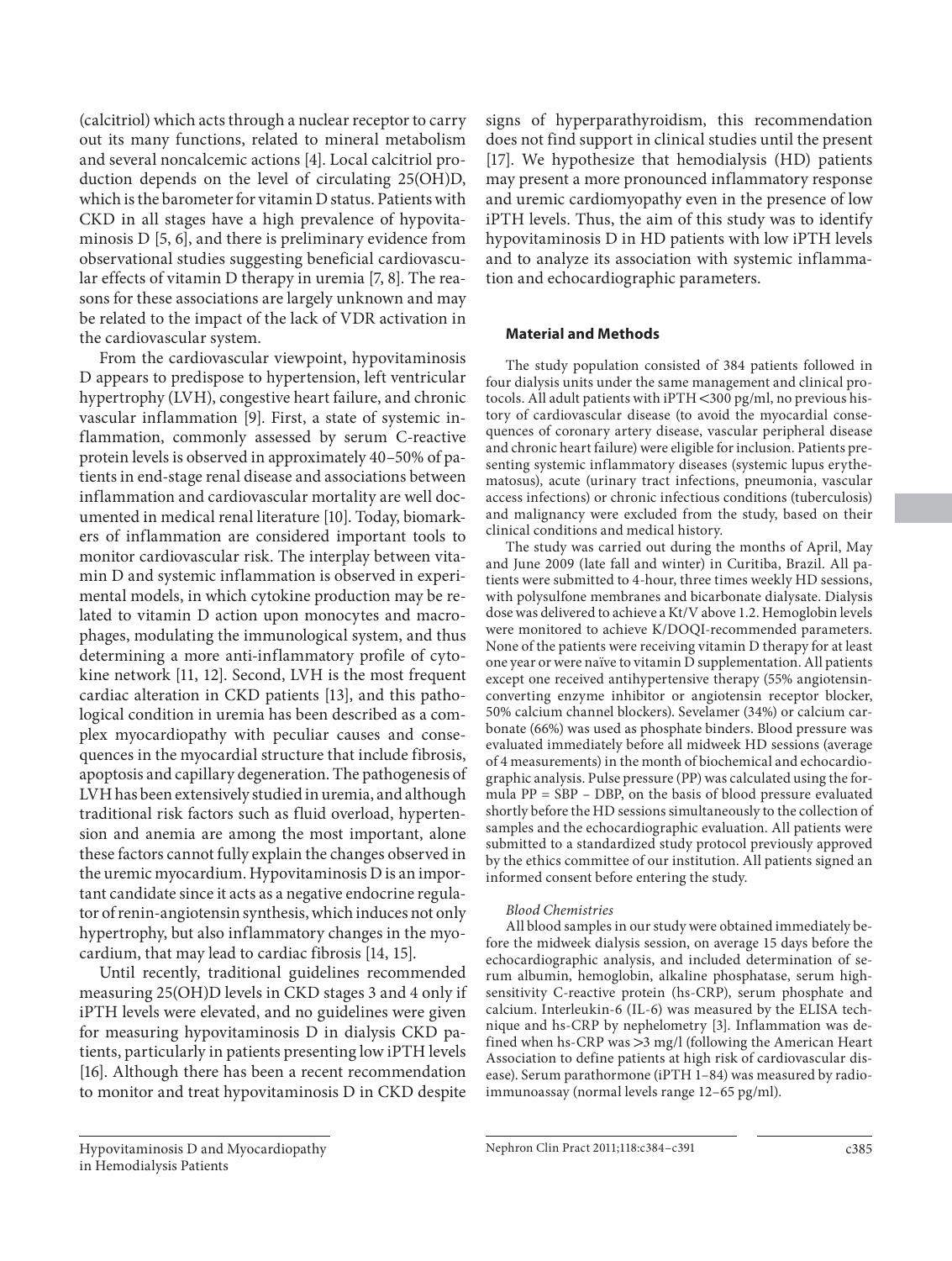Since the major circulating metabolite of vitamin D is 25(OH) D, levels of this substance were used to determine adequacy of vitamin D stores. Serum 25(OH)D was determined by the chemiluminescence method DiaSorin LIAISON 25OH Vitamin D assay [18], with an intra-assay and interassay coefficients of variability of, on average, 4 and 6%, respectively  $[19]$ . 1,25 dihydroxyvitamin D levels were determined by radioimmunoassay (1,25-Dihydroxyvitamin D RIA KIT; DiaSorin). Hypovitaminosis D was defined when  $25(OH)D$  levels were <30 ng/ml (deficiency  $\langle 20 \text{ ng/ml}$  and insufficiency when 21–29 ng/ml). Levels  $\geq$  30–60 ng/ml were defined as normal [4]. Levels of 1,25 dihydroxyvitamin  $D_3$  [1,25(OH)<sub>2</sub> $D_3$ ] were considered normal when  $\ge$  15.8 pg/ml and deficient when <15.8 pg/ml (as indicated by the manufacturer).

#### *Echocardiographic Analysis*

 Echocardiograms were performed on the interdialytic day, mid-week, between 8 a.m. and 1 p.m., as previously recommended [20]. The same experienced cardiologist (S.H.B.) performed all examinations using a commercially available ultrasound system (Envisor CD Phillips Ultrasound) equipped with a 2.5-MHz transducer. According to the Penn convention [21], linear measurements were obtained from M-mode calculations. The LV mass was calculated [22] and indexed by height in meters at the power of 2.7 (height<sup>2.7</sup>), diagnosing LVH when  $>51$  g/height<sup>2.7</sup> [22]. The combination of LV mass index and relative wall thickness (2  $\times$ mean wall thickness/LV diastolic diameter) defined four LV geometric patterns: normal geometry, concentric remodeling, eccentric and concentric LVH. Relative wall thickness reference cutoff value 0.45 [23, 24] separated eccentric (below) from concentric (above) LVH. Concentric remodeling was defined by normal LV mass plus increased relative wall thickness. Ejection fraction was calculated by Simpson's method and Doppler mitral flow velocities were recorded from the apical four-chamber view, as recommended by the American Society of Echocardiography [23] .

 Peak early (E) and atrial (A) transmitral velocities, E/A ratio, and deceleration time of early diastolic filling were measured. TDI of annular mitral velocities were obtained with a small (2-mm) sample volume placed sequentially at the septal and lateral junction of the LV wall with the mitral annulus [25]. Early  $(E')$  and late  $(A')$  diastolic mitral annulus velocities,  $E'/A'$  ratio, and E/E' ratio displayed in our study, represent the mean value between the two sites. All velocities and intervals were averaged over three cardiac cycles. Diastolic dysfunction was defined by: (1)  $E/A < 1$ ; (2)  $E/A > 2$ ; or (3)  $E/A$  between 1 and 2 with concomitant  $E/E'$  >10. Left atrial volume was determined using the twodimensional biplane Simpson's method [24] . Measurements were done in end systole, and indexed both to BSA (LAVi-BSA) and height<sup>2.7</sup> (LAVi-height<sup>2.7</sup>) [26]. Normal LAVi-BSA has been determined to be 22  $\pm$  6 ml/m<sup>2</sup>; however, a cutoff value of 32 ml/m<sup>2</sup> was indicative of major cardiovascular risk [27] .

### *Statistical Analyses*

 Patients with vitamin D deficiency and insufficiency, based on 25 hydroxyvitamin D levels, were studied in the same group and compared with patients with normal vitamin D levels. All tests were performed using JMP Windows 8.0 (SAS Institute Inc., USA). Data are expressed as means  $\pm$  SD or median, depending on the distribution. Univariate Pearson correlation coefficients were used to assess the relationship among biochemical parame-

ters. Proportions were compared by  $\chi^2$  test. To compare means in two different groups, we used the Student's t test or the Mann-Whitney test. The kappa coefficient test was used to assess agreement between 2 continuous variables. Multivariate analysis was performed with the objective of evaluating the impact of hypovitaminosis D on echocardiographic variables. We considered a p value  $\leq 0.05$  as statistically significant.

## **Results**

# *Patient Characteristics*

 The baseline clinical and biochemical characteristics of our patients are reported in table 1. Out of the original population, 61 patients fulfilled the inclusion criteria. These patients were on HD for at least 3 months (median 23; range 3–50 months) and had hypertension (36%), diabetes mellitus (31%), chronic glomerulonephritis (19%), polycystic kidney disease (6%) and other causes (4%) as their primary kidney disease. There were 46 patients with hypovitaminosis D and 15 patients with normal vitamin D levels.

 When we compared patients with and without hypovitaminosis  $D$  (table 1), there were no differences in mean age, time on dialysis, prevalence of hypertension (95% in each group) and hemoglobin levels (11.8  $\pm$  1.5 vs. 12.1  $\pm$ 2.0 g/dl). Additionally, there were no differences in serum levels of calcium (9.1  $\pm$  0.7 vs. 9.4  $\pm$  0.7 mg/dl), phosphorus (4.6  $\pm$  1.1 vs. 4.7  $\pm$  1.8), alkaline phosphatase (81.4  $\pm$  32.3 vs. 67.8  $\pm$  24.4 UI/l), iPTH (134  $\pm$  76 vs. 141  $\pm$ 84 pg/ml) and 1,25(OH)<sub>2</sub>D<sub>3</sub> levels (21.8  $\pm$  10.7 vs. 23.0  $\pm$ 16.6 pg/ml;  $p = NS$ ); however, there was a significant difference in 25(OH)D mean levels (17.8  $\pm$  6.2 vs. 40.7  $\pm$ 6.2 ng/ml;  $p < 0.001$ ) and in the prevalence of diabetes (41 vs. 13%;  $p < 0.05$ ). In addition, there were no statistical differences in systolic blood pressure mean levels, prevalence of angiotensin receptor blocker and angiotensin converting enzyme prescription and number of antihypertensive drugs in use in each group analyzed. Diastolic blood pressure mean levels were, additionally, higher in the normal vitamin D group ( $p = 0.03$ ; table 1). PP was not significantly different between the two groups of patients (table 1).

Serum 25(OH)D and 1,25(OH)<sub>2</sub>D<sub>3</sub> did not correlate (overall agreement cases  $41\%$ , kappa coefficient <0.4) and serum 25(OH)D was below the recommended sufficiency values in 75% of our HD patients, which was more frequently observed in diabetics and females. Fourteen patients were classified as insufficient for vitamin D 'status' and 32 patients had vitamin D deficiency (levels below 20 ng/ml). No correlation was found between 25(OH)D lev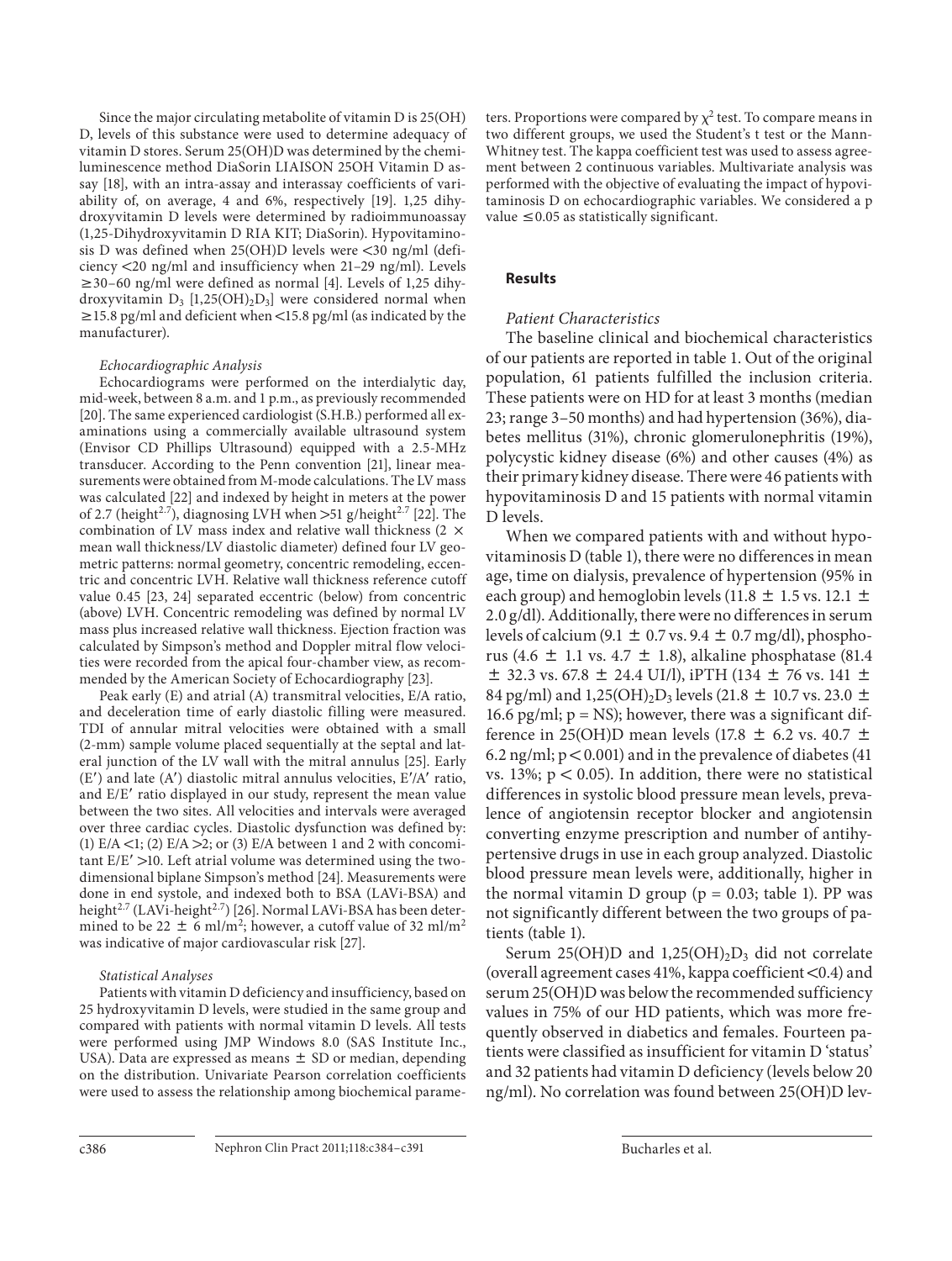**Table 1.** Baseline clinical and biochemical characteristics of the study population

| Variable                                     | Total population<br>$(n = 61)$ | Vitamin D deficit<br>$(n = 46)$ | Vitamin D normal<br>$(n = 15)$ | p value <sup>1</sup> |
|----------------------------------------------|--------------------------------|---------------------------------|--------------------------------|----------------------|
| Age, years                                   | $56 \pm 15$                    | $56.6 \pm 15.6$                 | $54.2 \pm 13.6$                | 0.59                 |
| Male, %                                      | 52                             | 39                              | 73                             | 0.03                 |
| Caucasian, %                                 | 93                             | 91                              | 100                            | 0.56                 |
| Mean time in HD, months                      | 19                             | 17                              | 24                             | 0.29                 |
| Diabetic, %                                  | 31                             | 41                              | 13                             | < 0.05               |
| SBP, mm Hg                                   | $136 \pm 16$                   | $140 \pm 12$                    | $135 \pm 17$                   | 0.33                 |
| DBP, mm Hg                                   | $83 \pm 7$                     | $81 \pm 7$                      | $86 \pm 5$                     | 0.03                 |
| PP, mm Hg                                    | $53 \pm 13$                    | $52 \pm 14$                     | $55 \pm 9$                     | 0.35                 |
| Body mass index                              | $23.5 \pm 4.0$                 | $23.6 \pm 4.0$                  | $23.3 \pm 4.3$                 | 0.82                 |
| Hemoglobin, g/dl                             | $12.2 \pm 3.4$                 | $11.8 \pm 1.5$                  | $12.1 \pm 2.0$                 | 0.50                 |
| Angiotensin receptor blocker, %              | 17                             | 15                              | 27                             | 0.43                 |
| Angiotensin conversion enzyme inhibitor, %   | 37                             | 43                              | 20                             | 0.13                 |
| Number of antihypertensive drugs             | $1.50 \pm 0.94$                | $1.50 \pm 0.8$                  | $1.53 \pm 1.1$                 | 0.81                 |
| Mineral metabolism parameters                |                                |                                 |                                |                      |
| Serum calcium, mg/dl                         | $9.2 \pm 0.7$                  | $9.1 \pm 0.7$                   | $9.4 \pm 0.7$                  | 0.15                 |
| Serum phosphate, mg/dl                       | $4.9 \pm 1.4$                  | $4.6 \pm 1.1$                   | $4.7 \pm 1.8$                  | 0.76                 |
| iPTH, pg/ml                                  | $139 \pm 82$                   | $134 \pm 76$                    | $141 \pm 84$                   | 0.78                 |
| Alkaline phosphatase, UI/l                   | $78 \pm 30$                    | $81.4 \pm 32.3$                 | $67.8 \pm 24.4$                | 0.11                 |
| 25 hydroxyvitamin D <sub>3</sub> , ng/ml     | $23.4 \pm 11.7$                | $17.8 \pm 6.2$                  | $40.7 \pm 6.2$                 | < 0.001              |
| 1,25 dihydroxyvitamin D <sub>3</sub> , pg/ml | $22.1 \pm 12.3$                | $21.8 \pm 10.7$                 | $23.0 \pm 16.6$                | 0.74                 |
| Inflammatory markers                         |                                |                                 |                                |                      |
| Serum albumin, g/dl                          | $4.23 \pm 0.47$                | $4.1 \pm 0.5$                   | $4.3 \pm 0.3$                  | 0.14                 |
| hs-CRP, mg/l                                 | $0.53(0.05-29.6)$              | $0.61(0.05-29.6)$               | $0.29(0.06-15.5)$              | 0.13                 |
| IL-6, $pg/ml$                                | $6.78(0.99-19.5)$              | $6.46(1.36-19.58)$              | $8.77(0.99-19.5)$              | 0.53                 |

Data expressed as means  $\pm$  SD or median (range).

<sup>1</sup> Vitamin D deficit (hypovitaminosis D) versus vitamin D normal groups.

els and iPTH, calcium and phosphate levels. In addition, no correlation was observed between 25(OH)D levels and body mass index.

# *Inflammation Biomarkers and Vitamin D Status*

Systemic inflammation based on hs-CRP  $>$ 3 mg/l was observed in 67% of our population (41 patients, 20 men and 21 women). The proportion of inflamed (hs-CRP $>3$ mg/l) patients among those with 25(OH)D deficit was higher (73%) when compared to 25(OH)D-repleted patients (43%,  $\chi^2$  = 3.9; p < 0.05; fig. 1). Accordingly, there was a positive correlation between serum albumin and 25(OH)D in plasma ( $r = 0.34$ ;  $p = 0.007$ ). Although there was a strong correlation between hs-CRP and IL-6 ( $r =$  $0.71$ ;  $p < 0.001$ ), when these variables were studied as continuous, IL- 6 levels did not correlate with 25(OH)D levels. When we compared patients with normal  $1,25(OH)_2D_3$ levels with patients with  $1,25(OH)_2D_3$  deficit, we did not observe any statistically significant difference in hs-CRP

(median 0.39 vs. 0.97 mg/l;  $p = 0.06$ ) and IL-6 (median 6.11 vs. 8.22 pg/ml;  $p = 0.40$ ), but there was a significant difference in albumin levels (4.3  $\pm$  0.3 vs. 3.9  $\pm$  0.4 g/dl;  $p < 0.01$ ).

# *Echocardiographic Parameters and Vitamin D Status*

 LVH was observed in 84% of the study sample, systolic dysfunction in 16%, diastolic dysfunction in 68% and valvular calcification in 20% (table 2). Patients with hypovitaminosis D presented lower LV diastolic (49.8  $\pm$ 6.2 vs. 54.7  $\pm$  5.8 mm; p = 0.013) and systolic (31.9  $\pm$  5.7 vs. 36.8  $\pm$  7.2 mm; p = 0.012) diameters as well as higher relative wall thickness (0.48  $\pm$  0.11 vs. 0.42  $\pm$  0.10;  $p = 0.05$ ) compared to patients with normal levels of 25(OH)D (fig. 2, 3). There were no differences regarding 25(OH)D deficit in patients with or without systolic dysfunction, diastolic dysfunction and valvular calcification. Finally, there was no association between LV mass index and 25(OH)D status (table 2).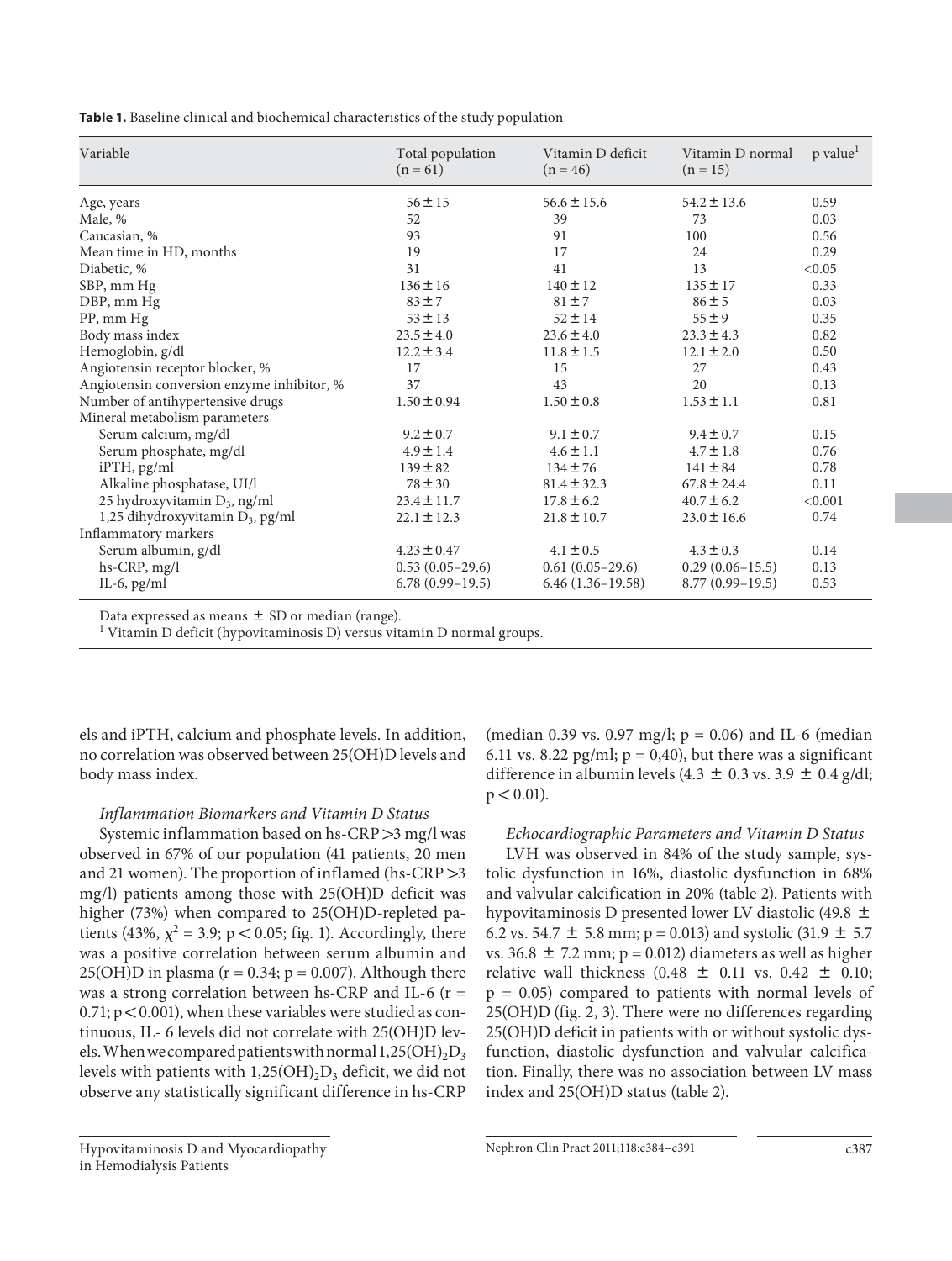**Table 2.** Echocardiographic parameters evaluated in the study population

| Variable                       | Entire population<br>$(n = 61)$ | Vitamin D deficit<br>$(n = 46)$ | Vitamin D normal<br>$(n = 15)$ | p value <sup>1</sup> |
|--------------------------------|---------------------------------|---------------------------------|--------------------------------|----------------------|
| Systolic dysfunction, %        | 16                              | 11                              | 29                             | 0.195                |
| Diastolic dysfunction, %       | 68                              | 74                              | 64                             | 0.505                |
| Relative wall thickness, mm    | $0.46 \pm 0.10$                 | $0.48 \pm 0.11$                 | $0.42 \pm 0.10$                | 0.050                |
| Systolic left diameter, mm     | $33.2 \pm 6.3$                  | $31.9 \pm 5.7$                  | $36.8 \pm 5.8$                 | 0.013                |
| Diastolic left diameter, mm    | $50.9 \pm 6.3$                  | $49.8 \pm 6.2$                  | $54.7 \pm 7.2$                 | 0.012                |
| LVH, %                         | 84                              | 84                              | 86                             | 1.0                  |
| Valvular calcification, %      | 20                              | 20                              | 14                             | 1.0                  |
| Left ventricular mass, $g/m^2$ | $172 \pm 74$                    | $167 \pm 61$                    | $177 \pm 57$                   | 0.590                |

**1 3** 100 0.54  $p = 0.050$ Patients with inflammation (%) Patients with inflammation (%) 90 Relative wall thickness (mm) 0.52 Relative wall thickness (mm) 80 0.50 70 0.48 60 0.46 50 0.44 40 0.42 30 0.40 20 0.38 10 0.36  $0 -$ 0.34 25(OH)D3 25(OH)D3 25(OH)D3 25(OH)D3 deficit normal deficit normal **2**60  $p = 0.012$  $p = 0.013$ 58

 **Fig. 1.** Proportion of patients with inflammation (hs-CRP  $>$  3 mg/l) among patients with and without  $25(OH)D_3$  deficit  $(p = 0.031)$ .

 **Fig. 3.** Relative wall thickness in patients with and without vitamin D deficit (mean  $\pm$  SE, 95% CI).



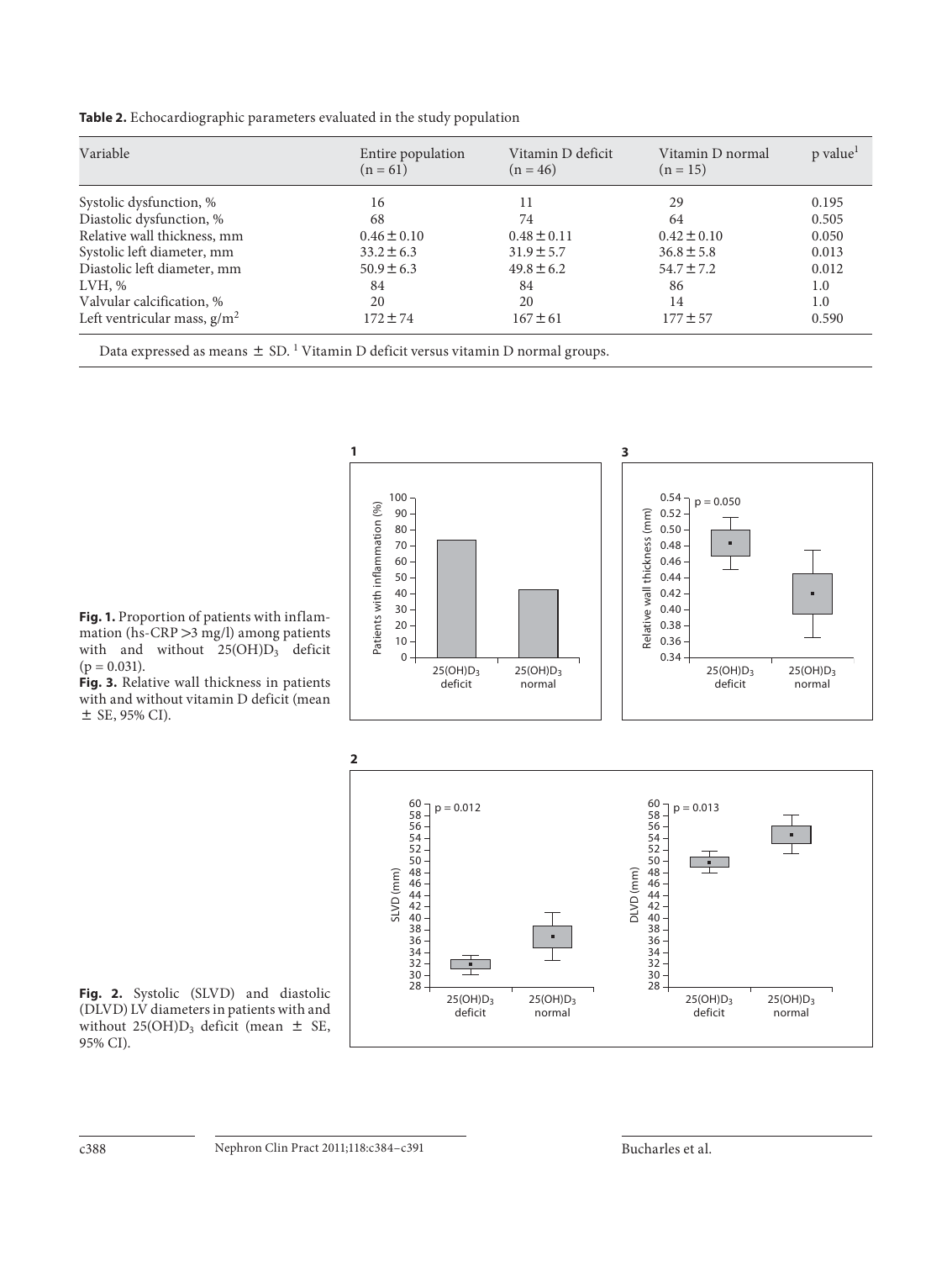After adjustment for age, female gender and diabetes, the presence of hypovitaminosis D was still associated with lower LV systolic diameter ( $p = 0.003$ ) and a trend toward relative wall thickness ( $p = 0.06$ ). The same echocardiographic parameters studied did not correlate with  $1,25(OH)_{2}D_{3}$  levels when we compared patients with  $1,25(OH)_{2}D_{3}$  deficit with those with normal levels.

## **Discussion**

 Vitamin D deficiency has recently emerged as a cardiovascular risk factor in CKD by mechanisms that are not fully understood, but that may involve inadequate VDR activation on cardiovascular tissue [28, 29] and in the immune system. The main results of our study indicate that hypovitaminosis D may be related to more pronounced systemic inflammation and to LV concentric geometric pattern in a selected group of HD patients with low iPTH levels and no previous history of cardiovascular disease.

 According to several studies performed in CKD patients, both those on dialysis (including the present study) and non-dialysis patients, there is a very high prevalence of hypovitaminosis  $D$  [5, 6, 30], and our findings agree with them. This high prevalence can be explained in part by the presence of risk factors for vitamin D deficiency among dialysis patients such as decreased appetite, dietary restrictions, and decreased sunlight exposure. We observed a high prevalence of hypovitaminosis D among female gender when compared to males, which was observed by others [5]. There is no definitive explanation for this finding, although hormonal differences may be implicated. No study until now has addressed this issue focusing on the population with low iPTH levels, a population that is not routinely screened for hypovitaminosis D according to traditional guidelines [16] . Only recent guidelines [17] recommend the measurement of 25(OH)D levels in CKD stage 3–5 and dialysis patients, independent of iPTH levels, and replacement with ergocalciferol or cholecalciferol in those who present hypovitaminosis D. It is important to point out that there is no consistent background information supporting the need for screening of hypovitaminosis D in the dialysis population with low iPTH and its association with asymptomatic cardiovascular disease and inflammation. Our results support the active screening of hypovitaminosis in all patients with CKD due to the high prevalence and potential cardiovascular consequences (discussed bellow) of hypovitaminosis D in the absence of mineral metabolism disorders.

 We observed not only a high prevalence of hypovitaminosis D, but also an association between inflammation and vitamin D deficiency in HD patients. In our study, we found a positive correlation between 25(OH)D levels and serum albumin, which was in accordance with previous findings [5, 31]. Additionally, we observed a significant association between hypovitaminosis D and hs-CRP levels  $>3$  mg/l, reinforcing the association of vitamin D deficit with systemic inflammation in HD patients. Similarly, a recent study [31] performed in HD patients reported that  $25(OH)D<sub>3</sub>$  levels were negatively correlated with CRP levels and positively correlated with albumin levels, findings that are in accordance with our results. However, it is important to point out that, while in the present study patients were not receiving any form of vitamin D therapy for at least one year, in their study 47% of the population were using activated vitamin D. Moreover, in that study, there were 29% of patients with definitive coronary artery disease, including patients with past acute myocardial infarction, a clinical condition that could determine LV geometric abnormalities, different from our population who had no past documented history of coronary artery disease.

 Systemic inflammation is frequently observed in dialysis patients, and this abnormality is a significant predictor of death in this population [10]. Although many factors are responsible for this state of inflammation in the dialysis population, hypovitaminosis D represents an unrecognized (and potentially reversible) factor playing a role in the generation of this inflammatory state. Indeed, some intriguing connections between systemic inflammation and vitamin D deficiency emerged from experimental studies in which vitamin D could potentially generate a better profile of cytokine network, reducing the expression of such biomarkers as IL-6, IL-1 and IFN and promote upregulation of the anti-inflammatory cytokine IL-10 [11, 12, 32]. The association between hypovitaminosis D and inflammation observed in the present study may indicate that the correction of this disturbance may be an anti-inflammatory therapy, with potential benefits in the immune and cardiovascular system. This hypothesis needs to be tested in intervention studies.

 LVH is the most frequent abnormality observed in CKD patients and is associated with high mortality [13] . Although LVH has been traditionally linked to myocardial hypertrophy (i.e. due to hypertension), in uremia it has been described as a complex myocardiopathy with peculiar causes and consequences in the myocardial structure that include fibrosis, apoptosis and capillary degeneration leading to remodeling. Some studies evalu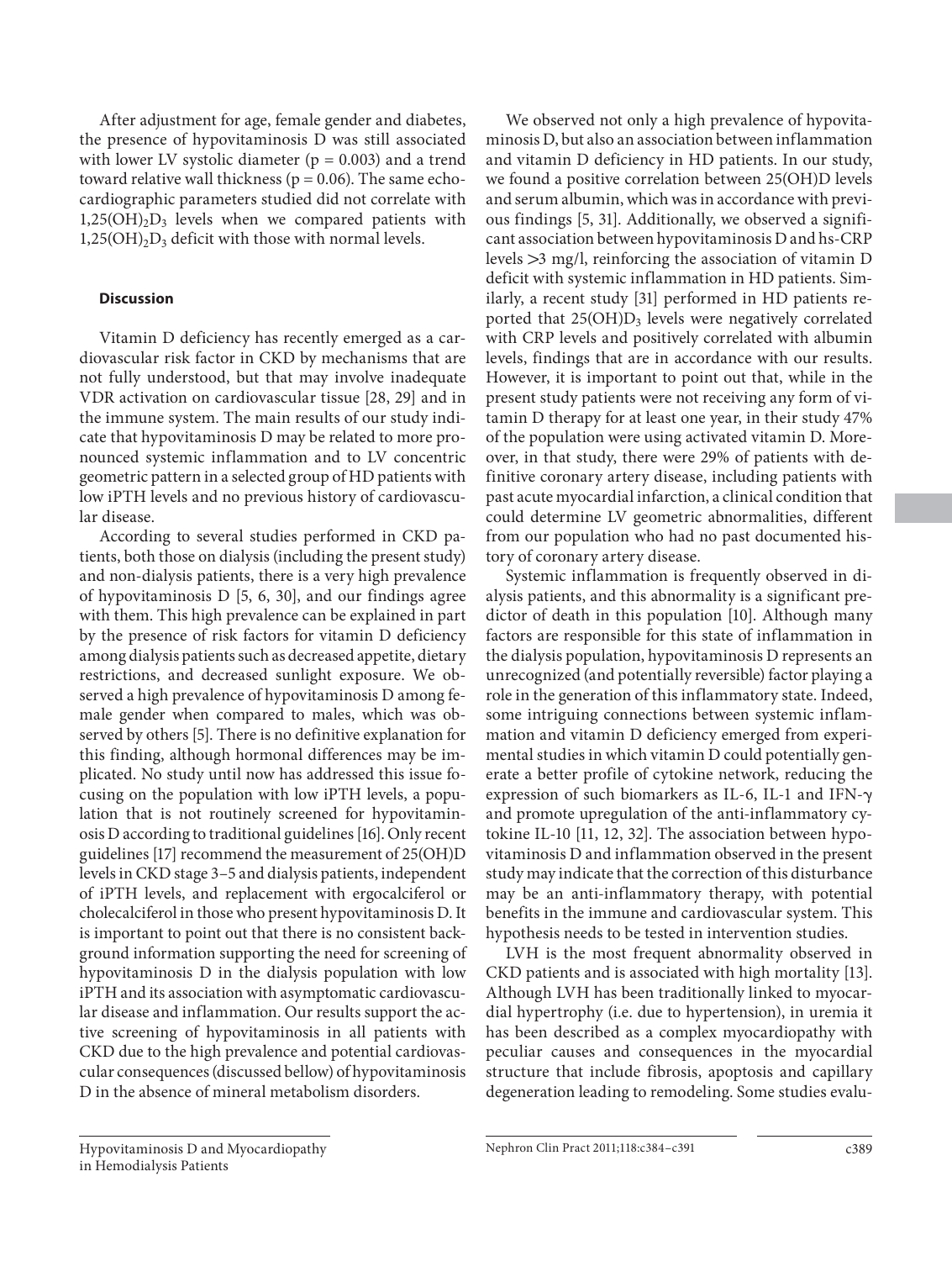ated the long-term evolution of cardiomyopathy in peritoneal dialysis patients [33] and in HD patients [34], and found that LV mass increased during long-term follow up, but mass-to-volume ratios increased more significantly, suggesting that progressive wall thickening was the primary evolutionary pattern. The common association between concentric hypertrophy and myocardial fibrosis as a consequence of pressure load has been proposed in the uremic population [35] .

 Myocardial disease in uremia may be related to vitamin D deficiency, as observed in some animal models, by increasing myocardial collagen content and indirectly through calcium, altering myosin protein expression, inducing impaired cardiac contractility [15]. Vitamin D plays a role in cardiac cell contraction, proliferation, differentiation, and furthermore it may play a role in the maintenance of vascular tone and cardiac output [36]. Decreased VDR activity increased renin levels and blood pressure and has caused LVH in experimental models, which will undergo inflammatory changes mediated by angiotensin that will induce fibrosis as a result of the inflammatory process [14, 36].

 LV remodeling describes the process by which the heart changes its size, geometry and function over time [24]. In HD patients with no symptomatic cardiac disease, the development of a progressive concentric LV geometric pattern was common and not consistently related to traditional risk factors including arterial hypertension and anemia [37]. This observation points to the fact that nontraditional cardiovascular risk factors, such as hypovitaminosis D, could play a role in the development of concentric left ventricle hypertrophy. The characteristics of our study design, which excluded patients with past history of cardiovascular disease, reinforce the finding that the structural changes in the myocardium of the patients are potentially related to the decrease in VDR activation, and do not represent consequences of the baseline disease.

 In our study, we observed reduced LV dimensions and increased relative wall thickness in patients with hypovitaminosis D, findings that are related to an altered concentric geometric pattern of the left ventricle (which includes concentric remodeling and concentric hypertrophy). The fact that patients with hypovitaminosis D present a distinct geometric echocardiographic pattern points to the fact that these differences may be due to the lack of activation of cardiac VDR. Interestingly, patients with and without hypovitaminosis D presented similar prevalence of comorbidities (including hypertension), hemoglobin and concomitant treatment. Moreover, the echocardiographic abnormalities observed were still present after the adjustment for gender, age and diabetes, although differences in relative wall thickness among our two groups did not reach statistical significance. Based on these findings and the strict selection criteria (low iPTH and no history of cardiovascular disease), we suggest that the echocardiographic findings of a distinct geometric pattern in patients with hypovitaminosis D may be related to an early stage of uremic myocardiopathy, in which hypovitaminosis D potentially may play a pivotal role.

 Intervention studies corroborate our hypothesis that hypovitaminosis D has myocardial consequences. In CKD patients with high iPTH levels, treatment with a vitamin D analogue resulted in regression of myocardial hypertrophy and improvement in cardiac systolic and diastolic function [38]. More recently, in a study of HD patients (including those receiving activated vitamin D and with previous cardiomy opathy), cholecal ciferol supplementation in vitamin D-deficient HD patients resulted in attenuation of inflammation and reduced LV mass, suggesting improvements in specific markers of cardiovascular risk in CKD [39].

 In summary, patients with hypovitaminosis D present more pronounced inflammation and signs of LV concentric remodeling, even in HD patients with low iPTH levels and with no symptomatic cardiovascular disease. We hypothesize that, due to its pathogenic potential and based on our preliminary results, hypovitaminosis D (independent of PTH) may play a role in the progression of the structural changes of the heart in CKD patients. Hypovitaminosis D screening and repletion should also be considered in HD patients with normal and low iPTH levels with the aim to reduce cardiovascular complications.

- **References** 2 Foley RN, Parfrey PS, Sarnak MJ: Clinical epidemiology of cardiovascular disease in chronic renal disease. Am J Kidney Dis 1998; 32(suppl 3):S112–S119.
	- ▶ 2 Block GA, Klassen PS, Lazarus JM, Ofsthun N, Lowrie EG, Chertow GM: Mineral metabolism, mortality, and morbidity in maintenance hemodialysis. J Am Soc Nephrol 2004; 15: 2208–2218.
	- 3 Honda H, Qureshi AR, Heimburger O, Barany P, Wang K, Pecoits-Filho R, et al: Serum albumin, C-reactive protein, interleukin 6, and fetuin a as predictors of malnutrition, cardiovascular disease, and mortality in patients with ESRD. Am J Kidney Dis 2006; 47: 139–148.